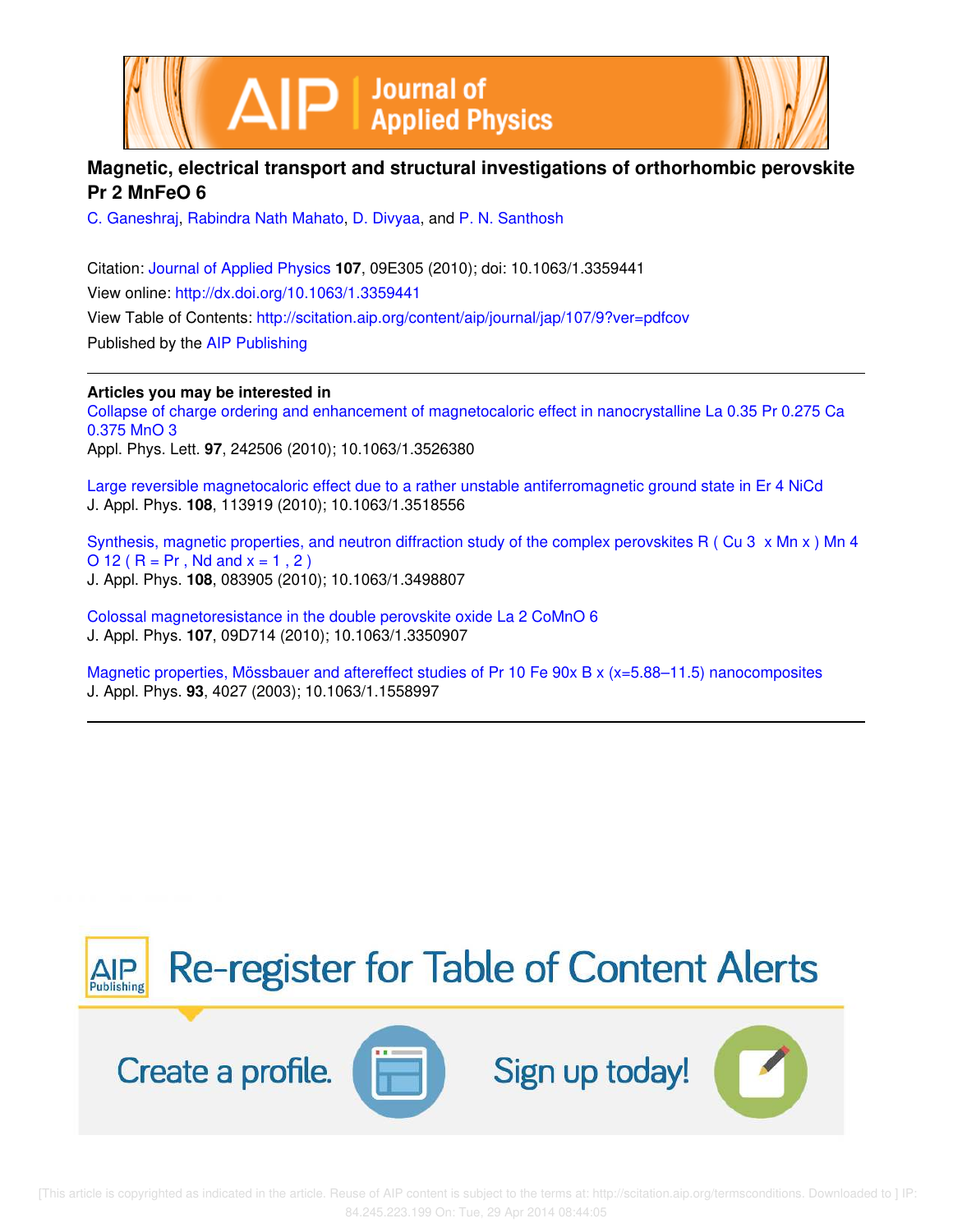# **Magnetic, electrical transport and structural investigations of orthorhombic perovskite Pr2MnFeO<sup>6</sup>**

C. Ganeshraj,<sup>1</sup> Rabindra Nath Mahato,<sup>1</sup> D. Divyaa,<sup>2</sup> and P. N. Santhosh<sup>1,a)</sup><br><sup>1</sup>Low Temperature Physics Laboratory, Department of Physics, Indian Institute of Technology Madras,

*Chennai 600 036, Tamilnadu, India*

<sup>2</sup>*Department of Physics, Anna University, Chennai 600 025, Tamilnadu, India*

Presented 19 January 2010; received 31 October 2009; accepted 7 January 2010; published online 22 April 2010)

Substituting Mn ions in PrMnO<sub>3</sub> by 3d-transition metal Fe ions, the structural, magnetic and magnetotransport properties are modified due to change in tolerance factor. The compound has an orthorhombic structure with the space group *Pbnm*. The field cooled magnetization data with temperature indicates that the compound is ferromagnetic below  $\sim$ 200 K. The variation in magnetization with applied magnetic field show a hysteresis behavior, which confirms the ferromagnetic nature. The remanent magnetization and coercive field of the compound, at 2 K, were found to be  $0.6169\mu_B/f.u.$  and  $0.4291$  T respectively. Mössbauer spectrum indicates that the Fe<sup>3+</sup> ions are in high spin state. The temperature variation in electrical resistivity measurement shows the sample to be insulating in nature. © *2010 American Institute of Physics*. doi:10.1063/1.3359441

## **I. INTRODUCTION**

In recent years, manganites with perovskite structure has got considerable interest due to its magnetic and transport properties, mangnetocaloric<sup>1</sup> and magnetoelectric effects.<sup>2</sup> Manganese perovskite  $RMnO<sub>3</sub>$  with trivalent rare earth ions  $R^{3+}$  are antiferromagnetic (AFM) insulator. Doping trivalent transition metal ions on Mn site can result in ferromagnetic  $(FM)$  insulators.<sup>3</sup> By doping, there is a change in tolerance factor which leads to deviation from the ideal perovskite structure. Moreover, double perovskites of the form  $A_2BB'O_6$  has got particular interest because of their basic physics and materials aspect. It is well known that the magnetic and electronic properties of double perovskites depend on the degree of ordering between the B and  $B'$  ions. This ordering mainly depends on the size and charge difference between cations.<sup>4</sup> In order to understand the electronic structure and magnetic exchange mechanism in double perovskites, intensive research has been devoted to both the variation in magnetic ions on the B and  $B'$  sites and also the presence of different rare earth ions on the A sites. The aim of this paper is to investigate the magnetic and transport properties of Pr<sub>2</sub>MnFeO<sub>6</sub> (PMFO) double perovskite.

#### **II. EXPERIMENTAL DETAILS**

Polycrystalline sample Pr<sub>2</sub>MnFeO<sub>6</sub> (PMFO) was prepared from stoichiometric mixture of  $Pr<sub>6</sub>O<sub>11</sub>$ , MnO<sub>2</sub>, and  $Fe<sub>3</sub>O<sub>4</sub>$ , with purity ranging from 99.99% to 99.999%, from Sigma-Aldrich. The mixture was well mixed, placed in  $Al<sub>2</sub>O<sub>3</sub>$  crucible, and then repeatedly heated with intermediate grinding. The final sintering temperature was 1100 °C. The sample was characterized by powder x-ray diffraction (XRD) data using PANalytical X'Pert Pro x-ray diffractometer with Cu  $K\alpha$  radiation. The structural refinements of the sample

were carried out using general structure analysis system.<sup>5</sup> The magnetization measurements were performed using a physical property measurement system magnetometer from Quantum Design operating up to 9 T and from 2 to 300 K. The Mössbauer spectrum was recorded at room temperature using a standard spectrometer and an  $Rh<sup>(57</sup>Co)$  source. The spectrometer was calibrated using a standard  $\alpha$ -Fe foil and the spectrum is presented relative to the center of the  $\alpha$ -Fe spectrum. The temperature dependent electrical resistivity measurement for the sample, with temperature range of 15– 300 K, was carried out by a two probe method using JANIS cryostat and with the help of a Keithley 617 programmable electrometer and Lakeshore 331 temperature controller.

## **III. RESULTS AND DISCUSSION**

### **A. Crystal structure analysis**

The Rietveld refinement was carried out and it was found that the compound crystallizes in *Pbnm* space group. A good fit was obtained with  $R_{wp} = 6.05\% R_p = 4.81\%$  and



FIG. 1. (Color online) Rietveld refinement profiles of x-ray powder diffraction data for PMFO. The solid line is the calculated profile and a difference curve is plotted at the bottom.

### 107, 09E305-1 <sup>©</sup> 2010 American Institute of Physics

 [This article is copyrighted as indicated in the article. Reuse of AIP content is subject to the terms at: http://scitation.aip.org/termsconditions. Downloaded to ] IP: 84.245.223.199 On: Tue, 29 Apr 2014 08:44:05

a)Electronic mail: santhosh@physics.iitm.ac.in. Tel.: +91 44 2257 4882.  $FAX: +91$  44 2257 4852.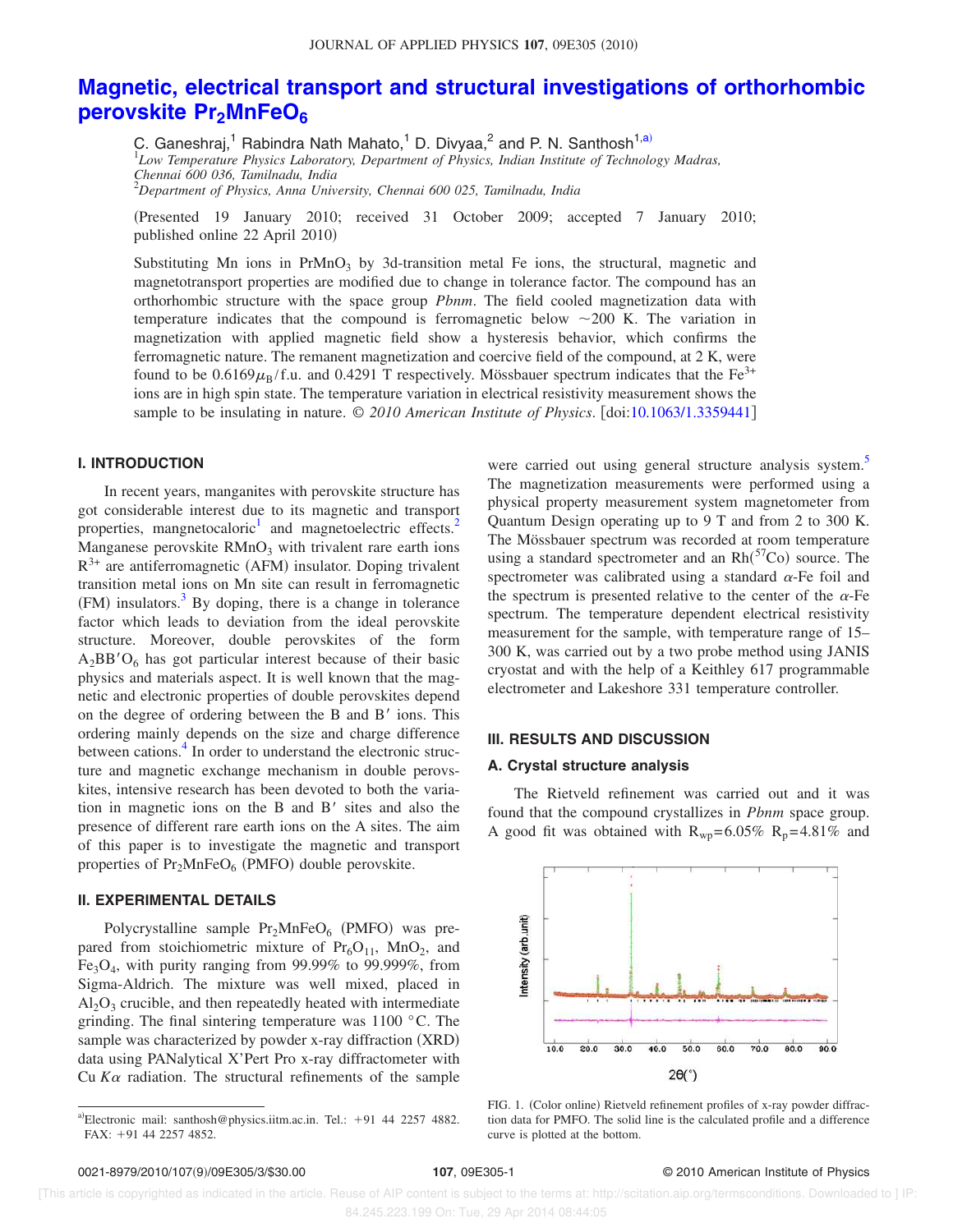

FIG. 2. (Color online) A perspective view of the orthorhombic crystal structure of PMFO. Mn/Fe are at the center of each octahedra.

 $\chi^2$ =1.605. The Rietveld analysis of the XRD data confirms the phase purity of the sample synthesized and has an orthorhombic structure (Fig. 1). Structure model of PMFO using the refined coordinates is shown in Fig. 2. The refined lattice parameters are given in Table I, whereas structural details are given in Table II. The Mn and Fe ions are distributed randomly in the B and B'-sites of  $A_2BB'O_6$ .

### **B. Magnetic properties**

The temperature dependent magnetization of PMFO at an applied field of 100 Oe is shown in Fig. 3. Below 200 K, the field cooled (FC) curve shows spontaneous ordering indicating a FM-like transition. The magnetic interaction of  $Fe<sup>3+</sup>$  and Mn<sup>3+</sup> is determined by superexchange interaction, Dzyaloshinsky–Moriya interaction, and magnetic anisotropy of  $Fe^{3+}$  and  $Mn^{3+}$  ions.<sup>6</sup> The magnetic interactions in this system can be quite complex as the B-site ions are disordered and we have to consider the  $Fe^{3+} - O - Mn^{3+}$ ,  $Fe^{3+}$ -O–Fe<sup>3+</sup>, and Mn<sup>3+</sup>-O–Mn<sup>3+</sup> superexchange interactions. The FC curve gradually increases with decreasing temperature, due to the presence of FM interactions in the sample. Around 50 K, the Pr moments starts ordering and the ordering of  $Pr^{3+}$  ions with the nearest neighbor transition metal ions cannot be understood from the magnetic measurements alone.<sup>7</sup> The ordering of  $Pr^{3+}$  ions below 50 K indeed affects the conductivity as can be seen from the increase in resistivity, as shown in Fig. 6. This can even be a FM ordering of Pr moments arising due to the exchange coupling

TABLE I. Lattice parameters of PMFO.

| <b>PMFO</b>          |           |
|----------------------|-----------|
| a(A)                 | 5.4728(2) |
| b(A)                 | 5.5284(2) |
| c $(\AA)$            | 7.7496(3) |
| $V(\AA^3)$           | 234.47(3) |
| Fe/Mn-O $(A)$        | 1.982(2)  |
| $Pr-O(A)$            | 2.553(1)  |
| Mn/Fe-O1-Mn/Fe $(°)$ | 154.7(8)  |
| Mn/Fe-O2-Mn/Fe $(°)$ | 158.7(5)  |

TABLE II. Structural parameters of PMFO as obtained from the Rietveld refinement of the XRD data.

| Atom           | Site           | X             | V                                   | Z                | $U_{\rm iso}$ | Occupancy |
|----------------|----------------|---------------|-------------------------------------|------------------|---------------|-----------|
| Pr             | 4c             |               | $0.0083(5) -0.0375(16) 0.25$        |                  | 1.66(5)       | 1.0       |
| Mn/Fe          | 4 <sub>h</sub> | 0.5           | $\theta$                            | $\left( \right)$ | 0.65(7)       | 0.5/0.5   |
| O <sub>1</sub> | 4c             | $-0.0766(27)$ | $0.5131(7)$ 0.25                    |                  | 1.90(5)       | 1.0       |
| O <sub>2</sub> | 8d             | 0.2403(28)    | $0.2150(20)$ $0.0423(14)$ $1.60(4)$ |                  |               | 1.0       |

between 4f spins of Pr ions and neighboring spins of Fe/Mn ions, as reported earlier.<sup>7</sup> Figure 4 shows the field dependent magnetization of PMFO at different temperatures. It exhibits a hysteresis loop at temperatures from 2 K to 300 K, reflecting the FM interaction between  $Fe^{3+}$  and  $Mn^{3+}$  ions. However, the magnetization does not saturate even at fields as high as 7T, which indicates the presence of AFM interactions along with FM interactions or the absence of a true long range FM order, with the AFM interaction bringing in the disorder factor. It can also be considered as a coexistence of FM and AFM clusters, which explains the absence of a saturation magnetization. The remanent magnetization and coercive field of PMFO, at 2 K, is found to be  $0.6169\mu_B/f.u.$  and 0.4291 T. At 100 K, the observed magnetic moment for an applied field of 7 T is  $1.32\mu$ <sub>B</sub>. The calculated net magnetic moment of the AFM alignment of Fe<sup>3+</sup> ( $5\mu_B$ ) and Mn<sup>3+</sup>  $(4\mu_B)$  is equal to  $1\mu_B$  and it will be  $4.5\mu_B$  if the arrangement is  $FM<sup>8</sup>$  At 2 K, the observed magnetic moment for the applied field of 7 T is  $2.83\mu$ <sub>B</sub>. The difference in calculated and observed magnetic moment is due to the complex magnetic interactions involved in this system brought about by the random distribution of Fe and Mn ions.

## **C. Mössbauer spectroscopy**

Mössbauer spectroscopy was used to confirm the phase purity and ionic state of the Fe in PMFO. The Mössbauer spectrum of the compound, at room temperature, is shown in Fig. 5. The spectrum can be described in terms of two quadrupole doublets with quadrupole splitting values of 0.51767 and 0.45159 mm/s. The isomer shifts for the doublets are 0.33692 and 0.23989 mm/s, indicating that the  $Fe<sup>3+</sup>$  (high spin)<sup>9</sup> ions are all in octahedral site.



FIG. 3. (Color online) Temperature dependence of FC (100 Oe) magnetization of PMFO.

 [This article is copyrighted as indicated in the article. Reuse of AIP content is subject to the terms at: http://scitation.aip.org/termsconditions. Downloaded to ] IP: 84.245.223.199 On: Tue, 29 Apr 2014 08:44:05